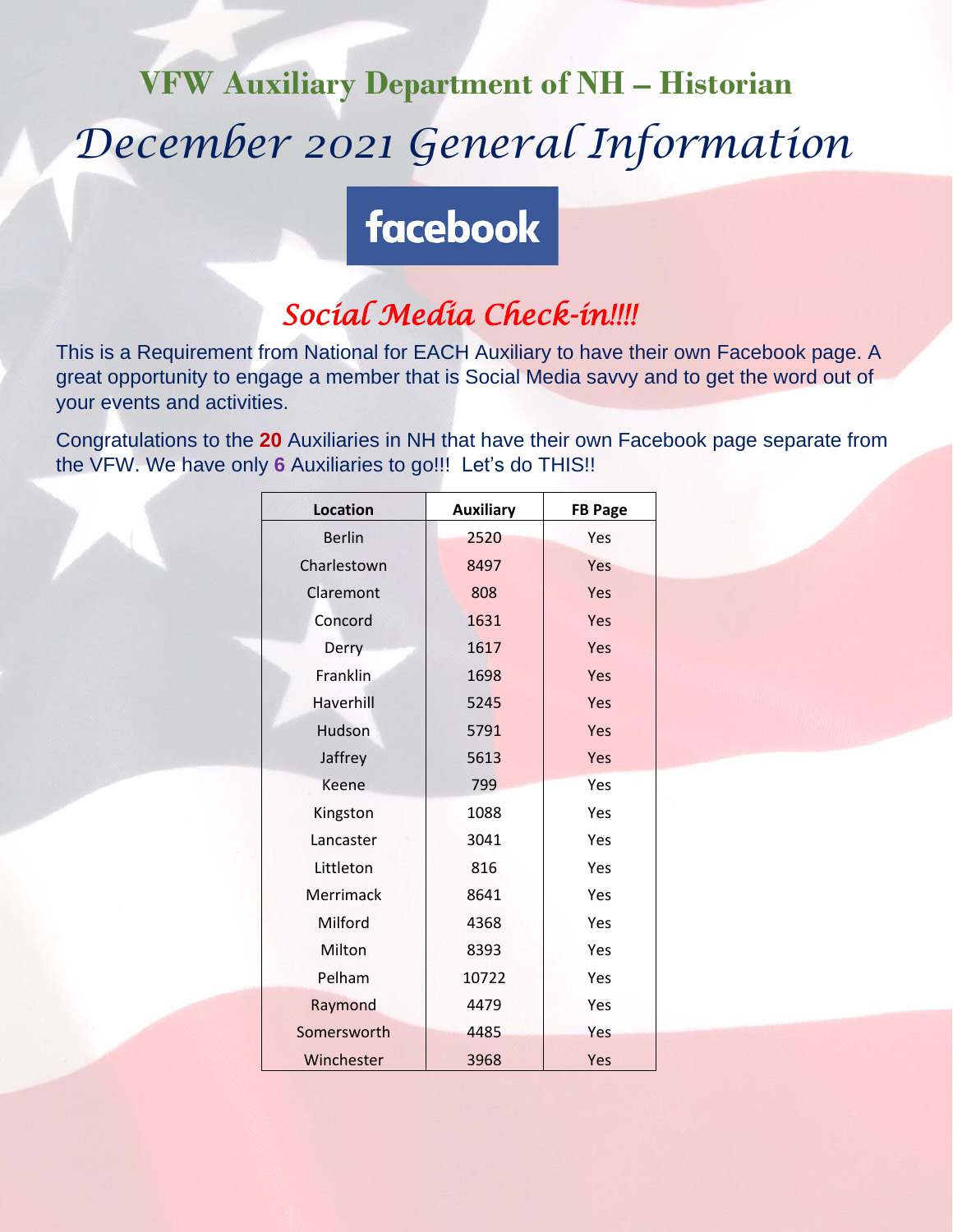## *IMPORTANT INFORMATION*

Facebook Pages Admin Roles – Have you assigned your admins for your Facebook Page? The President should be assigned as the Administrator, and your Auxiliaries Historian should be assigned as an editor.

### **HOW TO ASSIGN AN EDITOR TO YOUR FACEBOOK PAGE**

If you're an admin:

- From your News Feed, click Pages in the left menu.
- Go to your Page and click **Page Settings in the bottom left.**
- Click Page Roles in the left column.
- Type a name or email in the box and select the person from the list that appears.
- Click Editor $\overline{\phantom{a}}$  to select a role from the dropdown menu.
- Click Add and enter your password to confirm.

Keep in mind that if you're not friends with the person you're adding, they'll have to [accept your invite](https://www.facebook.com/help/1021117938014211) before they can start helping you manage your Page.



## **VIDEO TIME!!!**

I again challenge each Auxiliary to create and post a Video to their Facebook Page! The video does not have to be long, even a one-minute video will work! Go Live on Facebook during your next event! Show everyone what you are doing to help support Veterans and Veterans causes.

## **\$\$\$ INCENTIVE TIME \$\$\$**

Each Auxiliary that posts a Facebook LIVE video in December will be entered into a Drawing for **\$50** prize to be awarded at the January 15<sup>th</sup> Council of Administration Meeting. Each video posted equals one entry into the drawing. Tag me in your video #juliederubeis so I can see your video. If you have questions or need assistance with this task, please let me know.